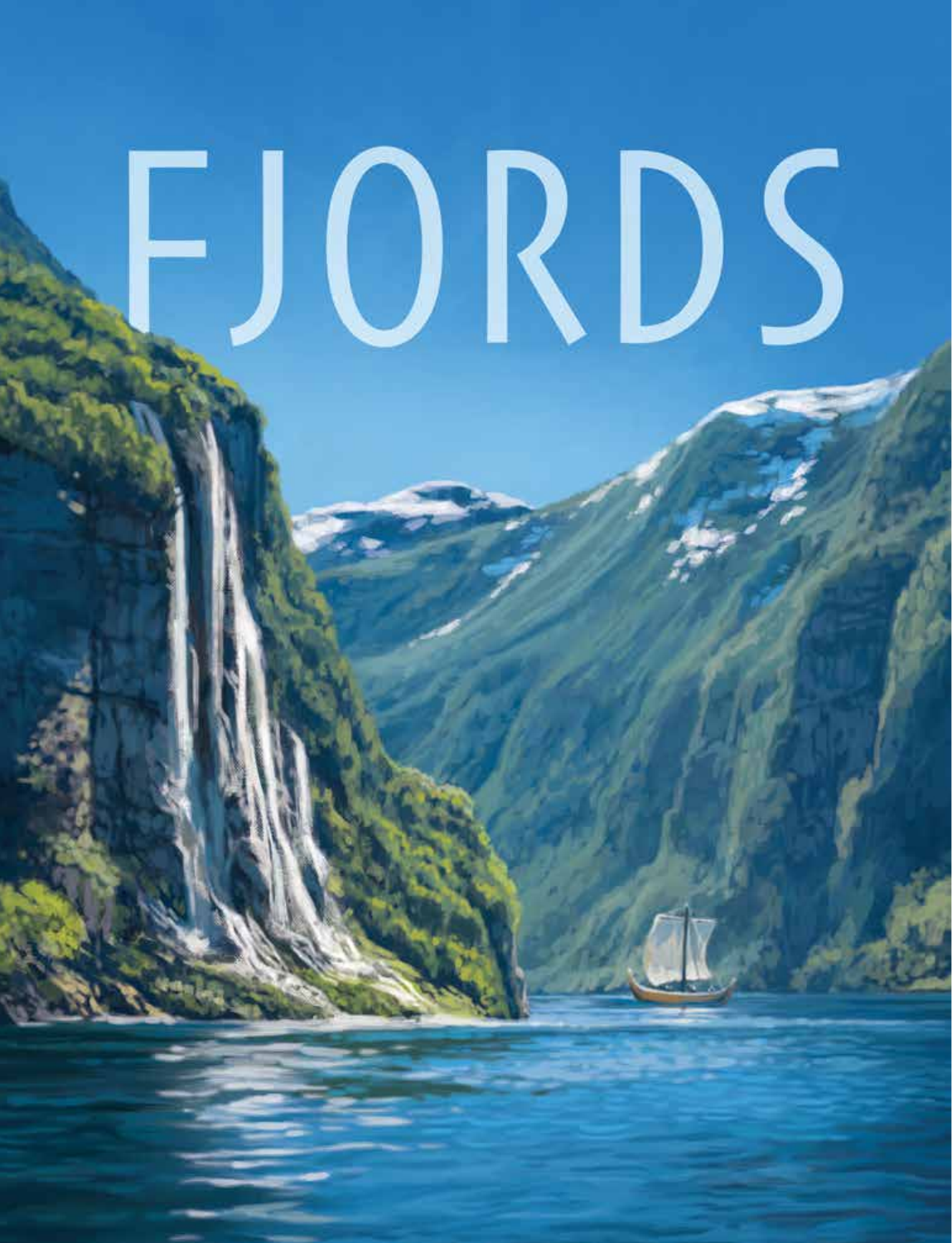# YOUR FJORDS GAME INCLUDES:

64 landscape tiles (with green backs)





*(Pop out all the carboard pieces from their frames before playing your first game.)*

80 vikings (20 each in 4 colours)



16 longhouses (4 each in 4 colours)

# IMAGES COMING SOON

22 rune stones (used when playing the different variants at the end of these rules)



### 4 player aids

*(The rune stones and player aids are not used when playing Fjords with the basic rules.)*

1 bag (to hold the tiles), and

rule books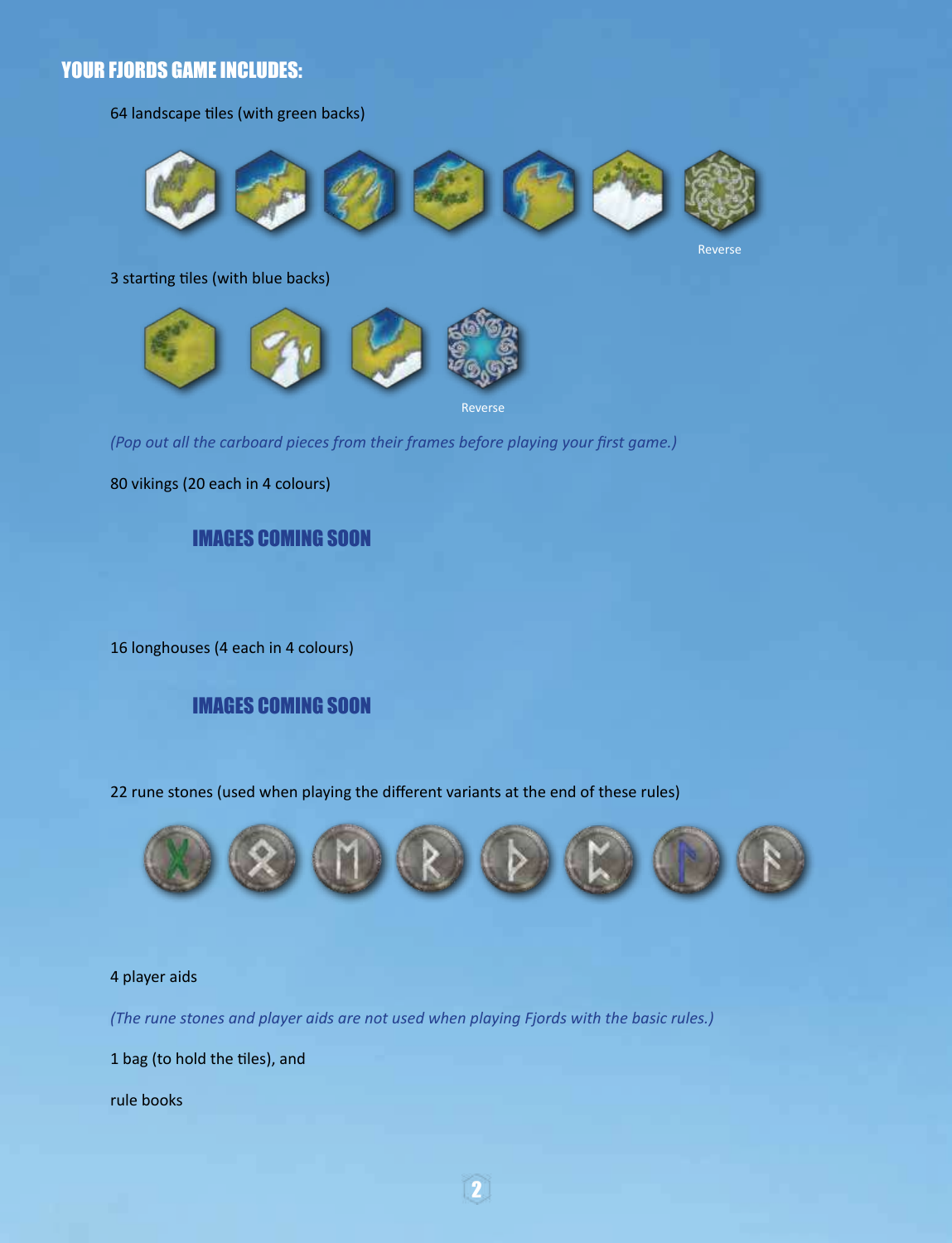# FJORDS

### By Franz-Benno Delonge with Phil Walker-Harding Illustrated by Beth Sobel

**2 to 4 players / 30-45 minutes playtime / 8 years and above**

*Explore a landscape so stunning that even a Viking would hold their breath in awe...*

# GOAL OF THE GAME

*Fjords* is a tile-laying game that takes place in two phases. First, the players will explore the landscape around them by laying hexagonal landscape tiles and placing their clan's longhouses upon them. Second, beginning from the longhouses placed during the exploration phase, players will walk the landscape, claiming as much of the plains as possible. The winner of the game will be the player who has claimed the most land. Savvy placements and the ability to plan ahead while responding to your opponents' moves will be your most important tools...

# SETTING UP THE GAME

Setting up a game of *Fjords* is relatively simple:

- Each player chooses a colour of longhouses and vikings and places all the pieces matching that colour in front of themselves (if any colours are unused, return them to the box).
- Place the three starting tiles face-up in the centre of the playing area as shown:
- Place all the required landscape tiles into the bag (when playing with 4 players use all the tiles, when playing with 3 players remove all tiles marked with a "4" from the game, and when playing with 2 players, remove all tiles marked with a "3" or a "4" from the game.)
- Now draw 4 tiles from the bag and place them face-up in a row near the playing area.
- Randomly select a starting player and you are ready to go!



# PLAYING THE GAME

*Fjords* is played in 2 phases. In the *Exploration Phase*, tiles are added to the play area and the players may choose to place their longhouses on the tiles. Then (once all the landscape tiles have been placed), in the *Settlement Phase*, the players place their vikings on the tiles, claiming the land around their longhouses.

Players take turns in order, clockwise around the table.

### **TAKING A TURN DURING THE EXPLORATION PHASE:**

### *On your turn, follow these three steps:*

1) Choose any tile from the row of 4 face-up tiles and add it to the play area.

- The tile must be placed so that it touches 2 or more tiles, and all terrain (mountain/plains/ocean) must match at the edges.
- The tile must not be placed so that it creates a second landmass (ie: two separate areas of land divided by water), even if the new landmass could possibly be joined to the mainland on a later turn.

3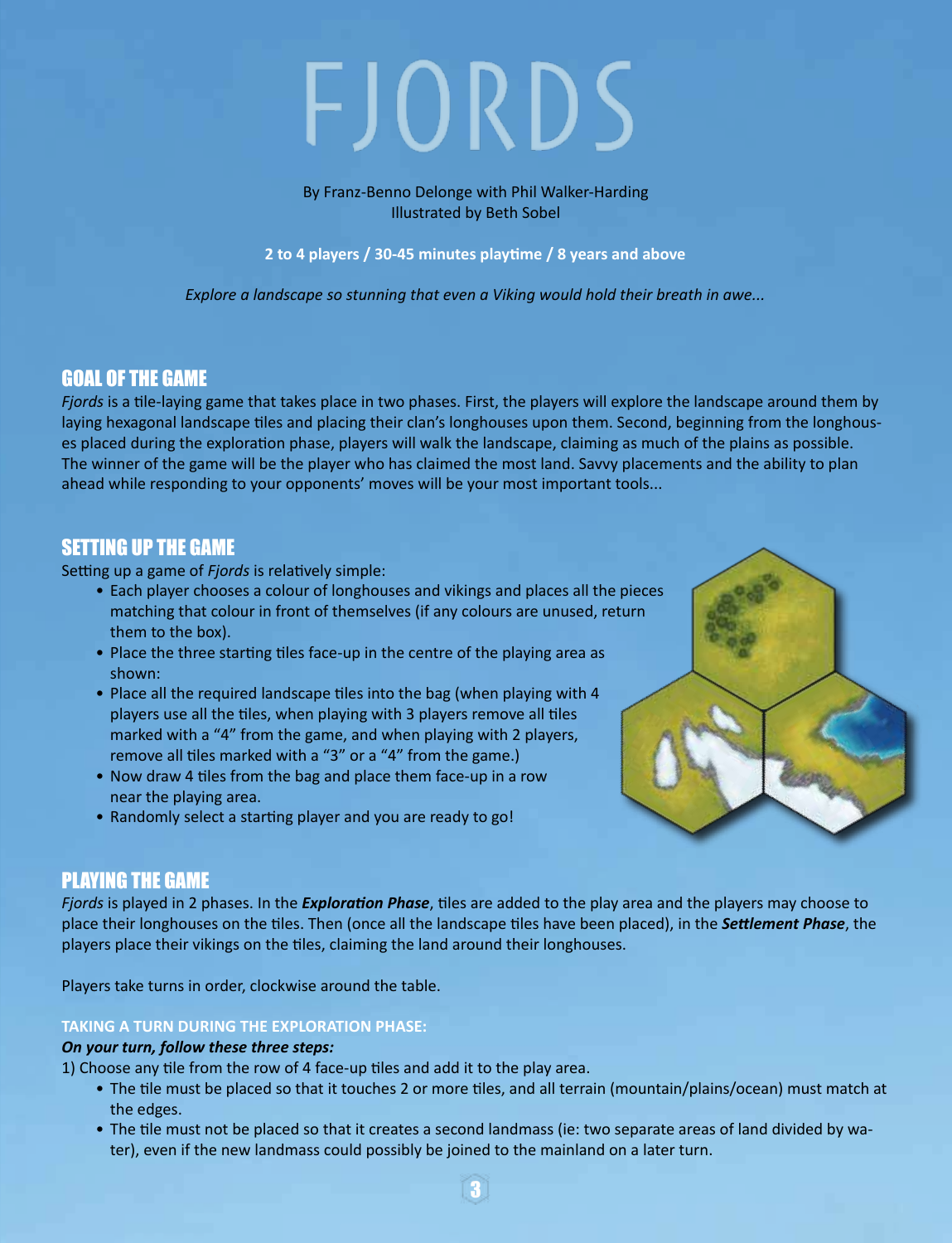- It is okay if the tile placement creates a "hole" in the play area, as long as the above point is followed.
- It is okay to create a new area of plains that is separated by mountains.
- 2) After placing the tile, you may place 1 of the longhouses in your supply on top of the tile you just placed.
	- Once placed, a longhouse may never be moved or removed.
	- Thematically, the longhouses are placed on green plains. The all-mountain tile may never have a longhouse placed upon it (the greenery on that tile is for aesthetic purposes only).
- 3) Finally, draw a new tile from the bag and add it face-up to the row.
	- If there are no tiles left to draw, play continues with less than 4 tiles in the row.
	- If the active player can find no legal placement for any of the 4 tiles, and no opponent points out a legal placement to them, then 4 new tiles are drawn to make a new face-up row, and the previous row of 4 tiles are then placed back into the bag. (This process is repeated if all the newly drawn tiles cannot be placed legally.)

Then the next player takes their turn.



*This is not a legal placement as the new tile only touches one other tile.*



*This is not a legal placement because all the terrain types on the new tile do not connect correctly.*



*This is an example of a legal tile placement!*



*Remember: You can't create a second landmass or island!*

The Exploration Phase ends when all the landscape tiles have been placed, or when all tiles in the row (and bag, if any are remaining) cannot be placed legally.

*Note: Be aware that any longhouses remaining in the players' supplies at the end of the Exploration Phase will not be able to be placed in the second phase of the game!*

### **TAKING A TURN DURING THE SETTLEMENT PHASE:**

Once the exploration phase has completed (usually at the end of the turn in which the final landscape tile has been placed), the settlement phase commences. The first turn of the settlement phase is played by the player to the left of whoever placed the final tile of the exploration phase. (This means that if on a player's turn all remaining tiles were unplaceable, they would begin the settlement phase.)

Now a turn looks very different. On your turn during the settlement phase you must place a viking from your supply on a vacant landscape tile in the play area. The tile you choose to place your viking on must be:

- adjacent to a tile with one of your longhouses or one of your vikings on it, and,
- contain plains and be connected to a previously placed and adjacent longhouse or viking by plains (in other words, vikings are only ever placed on green grass).

Once a viking is placed it may never be moved or removed. Two vikings can never share a tile with a viking or a longhouse - only one longhouse or viking can be on any tile.

If a player cannot place any more vikings legally, they are out of the game and their turn is skipped from now on. The Settlement Phase ends when all players are out of the game.

- *In this close-up of the playing area, the tile marked D may only be claimed with a viking by the grey player. This is because it is adjacent to one grey's longhouses, but not one of yellow's. The tiles marked B and C can be claimed by either the yellow or grey player as they are both adjacent to their longhouses.*
- *The tile marked A can currently only be claimed by yellow. However, if grey places a viking on C before yellow does, they will then be able to place on A because it will then be adjacent to one of their vikings! If yellow places a viking on C before grey, this will block off A from grey.*

*Note that yellow cannot place a viking on D, even if they place a viking on B, because the path through grass from B to D passes through an opponent's piece (longhouse).*



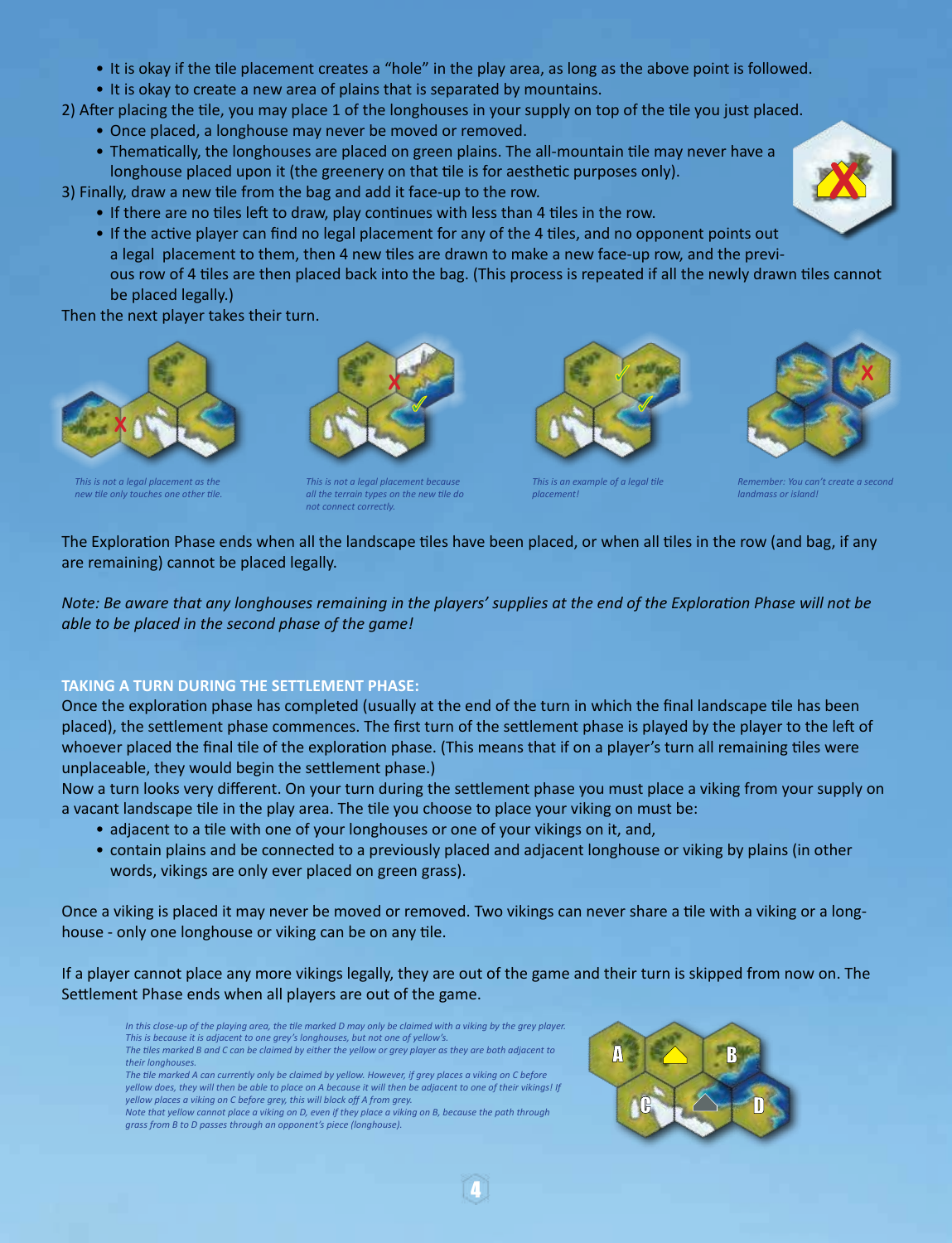# WINNING THE GAME

Once the Settlement Phase has ended, players total their score to determine a winner. Players earn 1 point for every viking they placed in the play area. The player with the most points wins! (In the event of a tie you may wish to play another round and add your scores together to determine the winner.)

*Note: To quickly determine a winner you can simply look at who has the fewest vikings left over at the end of the game.*

*While rare, it is possible that at the end of the game there could be uncontested tiles that a player could have placed vikings on, but they ran out. In this case, the player scores these tiles as if they had vikings on them. This only happens if it was impossible for an opponent to claim these tiles.*

 $\sim$   $\sim$   $\sim$   $\sim$ 

# THE EPIC 2-PLAYER VARIANT

When playing *Fjords* with 2 players you may prefer using this variant which gives players a longer, more strategic game (especially when playing with the rune stones - see later in these rules.)

**The changes when playing the Epic game are:**

- Use all the tiles in the game (including those marked for "3" or "4" players).
- Each player takes 20 vikings and 4 longhouses of one colour, and 10 vikings and 2 longhouses of another colour as their supply. The players treat both of their colours as their own pieces during gameplay and scoring. (However, when using rune stone variants that provide a rune stone to each player, only use one rune per player, not two.)

# THE CLASSIC VARIANT

Players may wish to try playing *Fjords* with the rules of the original game (released in 2005).

**The changes when playing the Classic game are:**

- Don't use any of the rune stone expansions.
- Play the game three times, combining your scores across the three games together.
- Do not have 4 landscape tiles face-up to choose from. On your turn, simply draw a landscape tile and then attempt to place it. If a player cannot find a legal placement for the tile and their opponent does not point one out, simply set it aside face-up nearby. The player then draws a new tile, or chooses to place one that is already set aside. On a future turn, a player may now choose to place a set-aside tile instead of drawing a new landscape tile at the start of their turn (this is not mandatory - you may still draw a tile if you do not wish to place any set-aside tile).
- The exploration phase ends after the turn in which the final tile is drawn. This means some set-aside tiles may not be placed. If the final drawn tile is placed, the next player in turn order starts the settlement phase. If it can't be placed legally and is put aside, the player who drew it starts the settlement phase.

5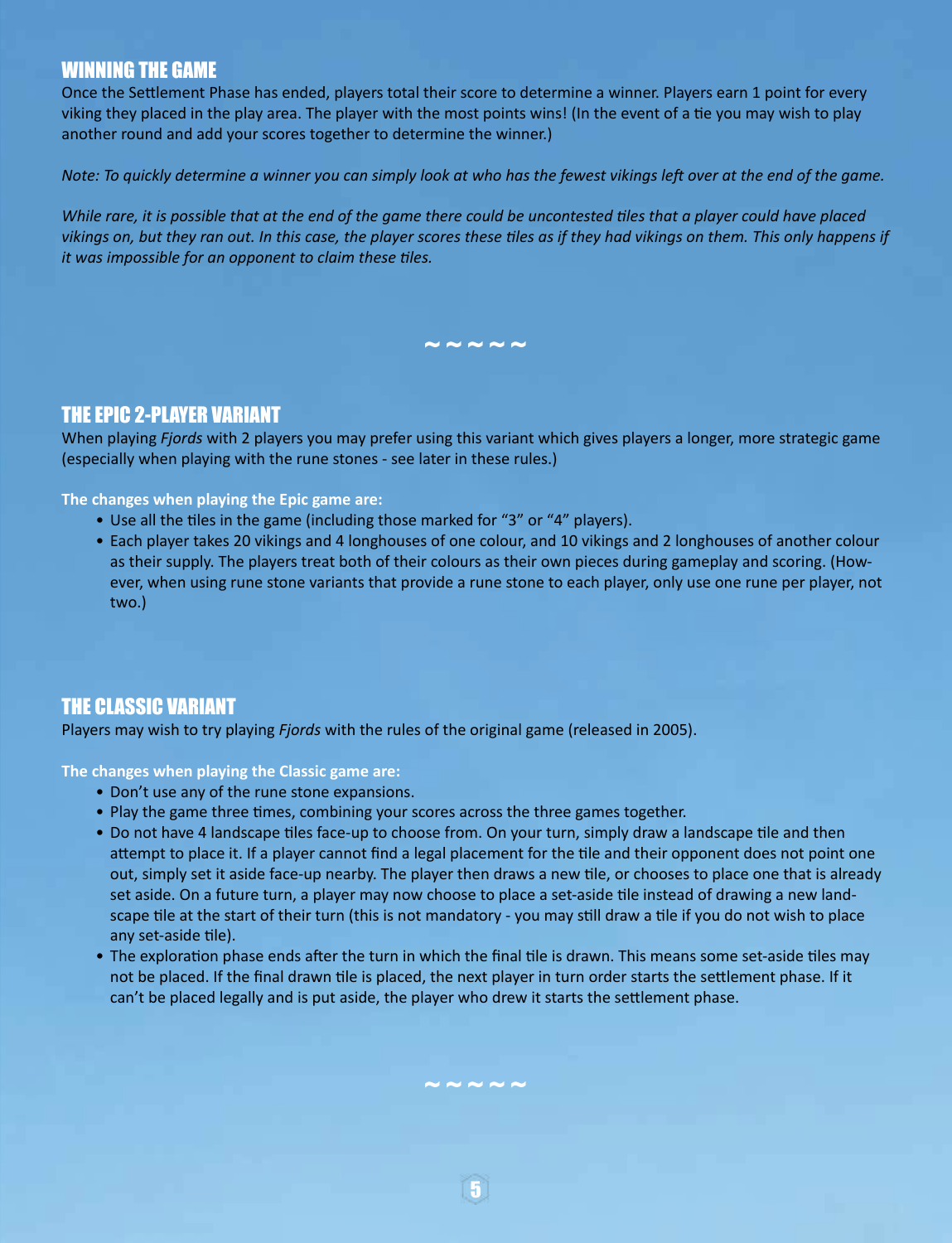# PLAYING FJORDS WITH THE RUNE STONES

*As the people traverse the land, they mark the very mountains with the mystic symbols shared by their people and the gods to petition their help and protection...*

The rune stone mini-expansions add more variety to each game of Fjords. Players may choose to play a game with any number of rune stones. To get to know how each rune affects gamepla, we suggest adding them to your games in the following order:

**Game 1: Do not use any rune stones. Game 2: Strength.**  The strength rune brings your vikings a new way to score points in the mountains. **Game 3: Strength, water.** The water rune makes one coastline worth more points as your vikings prepare to travel across the sea. **Game 4: Strength, water, journey, horse.** Spend runes to give your vikings new ways to move across the land and find new places to settle. **Game 5: Journey, horse, friendship.** The friendship runes mark special sites in the plains. Score points by having the most vikings surrounding them. **Game 6: Journey, horse, friendship, wisdom.**

The Wisdom rune provides a surprising new way to gain access to important land.

### **Game 7: Journey, horse, wisdom, home.**

Make one of your longhouses your special home to score extra points around it. Just ensure you choose its location very wisely.

Find the combination of runestones you enjoy playing with the most!

### **General Setup Changes:**

Before a game using one or more sets of rune stones, hand each player a player aid to help them remember the effects of each rune.

Place the rune stone(s) being used near the play area, unless the variant(s) used provide a copy of the rune stone for each player. In that case, the players can add the rune stones matching their player colour to their personal supply of pieces.

### **General Placement Rule:**

Unless otherwise stated below, no tile containing a rune stone may also have a longhouse or viking placed upon it. In other words, (unless specifically stated) only one piece (longhouse/viking/rune stone) may ever be on any one tile.

# THE STRENGTH RUNE (THOR)



*May I live with the strength and power of the mighty Thor and may this unforgiving terrain not defeat me...*

Leave the Strength rune stone off to the side during setup.

In the exploration phase, when the tile depicting only mountains (marked with the strength rune symbol) is added to the play area, the player must place the Thor rune stone on it. During scoring, any viking on a tile adjacent to the Strength rune stone scores its owner 1 (additional) point.

# THE WATER RUNE (LAGUZ)



# *I am thankful for the water that surrounds us, giving us both sustenance and protection...*

Leave the Water rune stone off to the side during setup.

In the exploration phase when the tile marked the water rune symbol is added to the play area, the player must place the Water rune stone on it. During scoring, any viking on a tile that depicts part of the water region that the Water rune tile is on scores its owner 1 (additional) point.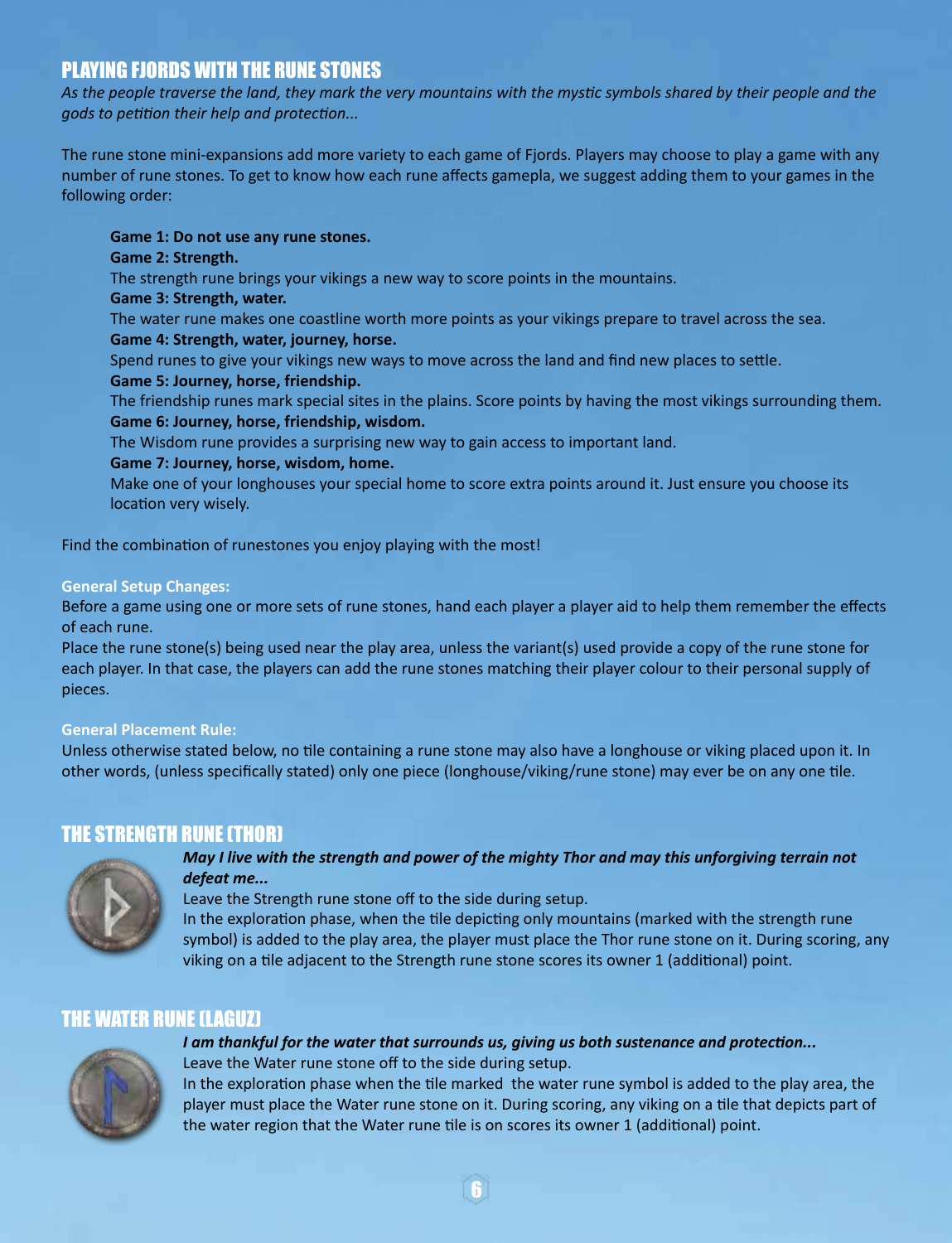# THE JOURNEY RUNES (RAIDO)



*Keep me safe as I travel these unknown waters, seeking the food and land my people require…* Each player starts with 1 Raido rune stone in their supply.

During the settlement phase, a player may discard their Journey rune stone, using it instead of taking a normal turn. They select any tile with water that has one of their vikings or longhouses on it. They then place a viking from their supply on any vacant tile tile that is 1-3 adjacent tiles away from their selected tile, as long as there is a contiguous region of water on all of these adjacent tiles. This may

be used to "travel" along the coast or across open sea.

# THE HORSE RUNES (EHWAZ)



*May my animal companion stay strong as we traverse these mountainous regions, and bring me safely home once more...*

Each player starts with 1 Horse rune stone in their supply.

During the settlement phase, a player may discard their Horse rune stone, using it instead of taking a normal turn. They select any tile with mountains on it that has one of their vikings or longhouses on it. They then place a viking from their supply on any vacant tile that is 1-3 adjacent tiles away from

their selected tile, as long as there is a contiguous region of mountain on all of these adjacent tiles. This may be used to "travel" along the edge of a mountain or to go over it.

## THE FRIENDSHIP RUNES (GYFU)



*By living and working peacefully together we will gift each other the strength we need to prosper..* Leave the Friendship rune stones off to the side during setup (you will only need 1 per player). During the exploration phase, whenever a tile depicting only plains (marked with the Friendship rune symbol) is added to the play area, the player must place a Friendship rune stone on it. (Note that no Friendship rune is placed on the plains starting tile).

If a player must place a Friendship rune, they cannot place a longhouse on the tile as well.

During scoring, each tile with a Friendship rune stone is considered separately. Whichever player has the most vikings on tiles adjacent to the Friendship rune stone scores 2 points. If multiple players are tied for the most they all score the 2 points. A viking may be counted in the scoring of multiple Friendship runes.

## THE WISDOM RUNES (ODIN)

### *I step into the unknown, the almighty Odin my strength and safety...*



Each player starts with 1 Wisdom rune stone in their supply.

During the settlement phase, a player may use their Wisdom rune instead of taking a normal turn. They place their Wisdom rune on an empty space on the table adjacent to at least two tiles. At least one of these tiles adjacent to the rune stone must have one of the player's vikings or longhouses on an area of plains adjacent to where the rune is being placed. The player then places a viking from

their supply on a vacant tile adjacent to the rune that has a plains area directly adjacent to the rune. In other words, the wisdom rune allows players to "jump" an empty space.

After the turn in which a Wisdom rune stone is placed, it has no further effect in the game, except to block other players placing their Wisdom rune on that "space".

## THE HOME RUNES (ODAL)



### *I mark my home with this rune that it may become a refuge of happiness to all who may dwell here...*

Each player starts with 1 Home rune stone in their supply.

On any turn in the exploration phase after placing a tile, a player may place their Home rune stone on that tile. They must then place one of their longhouses from their supply on top of the Home rune stone. (If the player has no longhouses left in their supply they may not place their Home rune stone.)

During scoring, any viking belonging to the player that is on a tile adjacent to their Home Home rune scores them 1 (additional) point. (Adjacent opponent pieces do not score the bonus.)